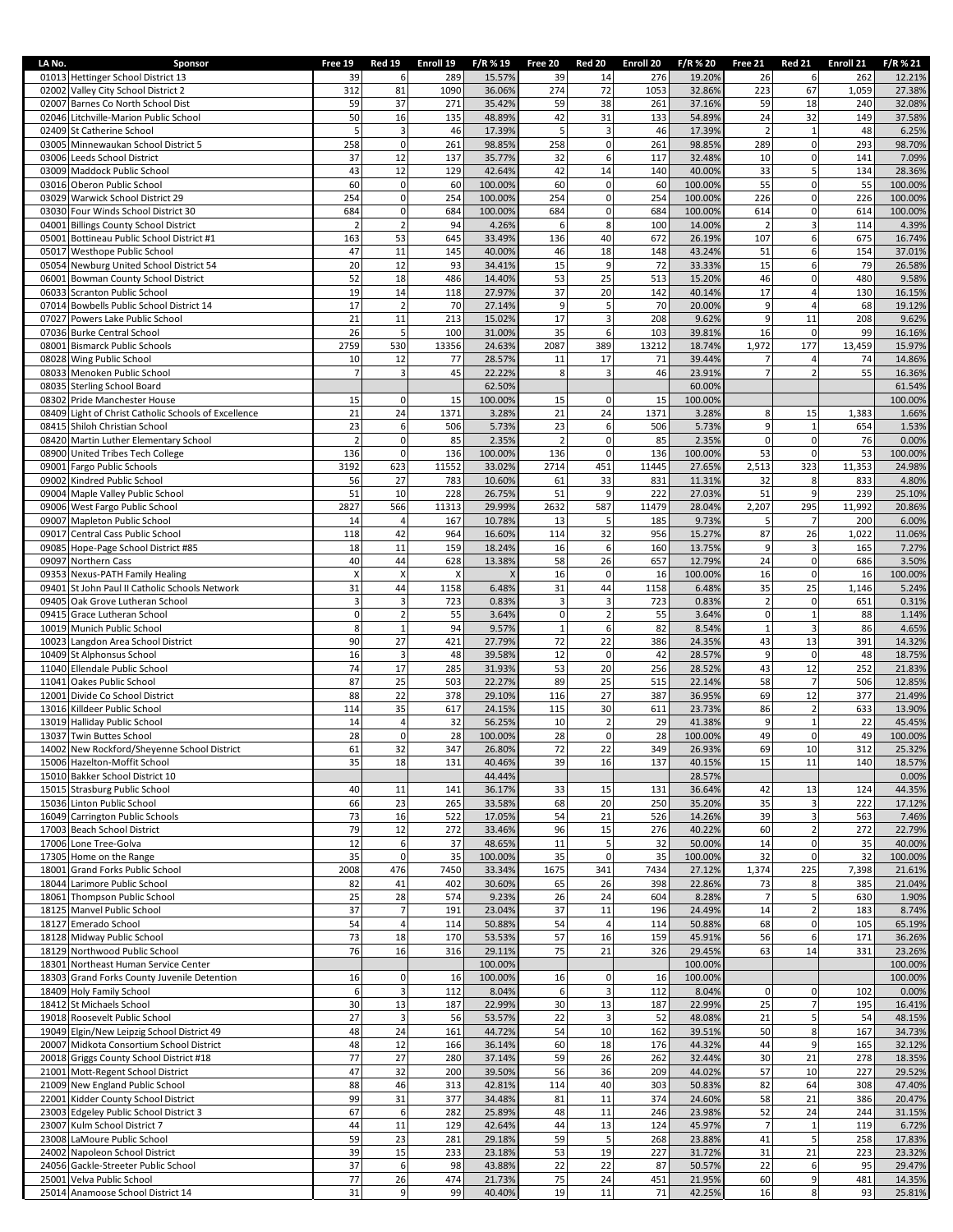| LA No. | Sponsor                                                                                      | Free 19               | <b>Red 19</b>                 | Enroll 19                 | F/R % 19          | Free 20               | <b>Red 20</b>              | Enroll 20                 | F/R % 20          | Free 21              | <b>Red 21</b>                 | Enroll 21    | F/R % 21          |
|--------|----------------------------------------------------------------------------------------------|-----------------------|-------------------------------|---------------------------|-------------------|-----------------------|----------------------------|---------------------------|-------------------|----------------------|-------------------------------|--------------|-------------------|
|        | 25057 Drake Public School                                                                    | 26                    | 5                             | 69                        | 44.93%            | 31                    | 5                          | 73                        | 49.32%            | 16                   | $\overline{2}$                | 71           | 25.35%            |
|        | 25060 TGU School District 60<br>26004 Zeeland Public School                                  | 86<br>17              | 30<br>$\mathbf{1}$            | 335<br>31                 | 34.63%<br>58.06%  | 96<br>22              | 27<br>$\mathbf{1}$         | 336<br>33                 | 36.61%<br>69.70%  | 57<br>16             | 14<br>8                       | 338<br>35    | 21.01%<br>68.57%  |
|        | 26009 Ashley School District 9                                                               | 25                    | 22                            | 138                       | 34.06%            | 40                    | 16                         | 145                       | 38.62%            | 19                   | 15                            | 149          | 22.82%            |
|        | 26019 Wishek Public School                                                                   | 80                    | 22                            | 216                       | 47.22%            | 61                    | 40                         | 207                       | 48.79%            | 27                   | 23                            | 222          | 22.52%            |
| 27001  | McKenzie County School District No 1                                                         | 519                   | 84                            | 1876                      | 32.14%            | 689                   | 17                         | 1835                      | 38.47%            | 338                  | 19                            | 1,749        | 20.41%            |
|        | 27002 Alexander Public School District 2                                                     | 35                    | 15<br>$\mathbf{1}$            | 284                       | 17.61%            | 19<br>21              | 18                         | 273                       | 13.55%            | 18<br>9              | $\overline{7}$<br>$\pmb{0}$   | 285          | 8.77%             |
|        | 27014 Yellowstone School District<br>27036 Mandaree Public School                            | 20<br>130             | 26                            | 81<br>223                 | 25.93%<br>69.96%  | 130                   | $\overline{4}$<br>26       | 80<br>223                 | 31.25%<br>69.96%  | 119                  | 24                            | 68<br>205    | 13.24%<br>69.70%  |
| 28001  | Wilton Public School                                                                         | 37                    | $\overline{7}$                | 242                       | 18.18%            | 18                    | 8                          | 264                       | 9.85%             | 19                   | 6                             | 276          | 9.06%             |
|        | 28004 Washburn School District                                                               | 29                    | 17                            | 303                       | 15.18%            | 29                    | 26                         | 350                       | 15.71%            | 15                   | $\mathbf 0$                   | 320          | 4.69%             |
|        | 28008 Underwood School District                                                              | 31                    | 4                             | 195                       | 17.95%            | 37                    | 12                         | 218                       | 22.48%            | 34                   | $\mathbf{1}$                  | 236          | 14.83%            |
| 28051  | 28050 Max School District 50<br>Garrison School Board                                        | 53<br>72              | 15<br>40                      | 201<br>413                | 33.839<br>27.12%  | 41<br>59              | 8<br>34                    | 175<br>404                | 28.00%<br>23.02%  | 47<br>32             | 13<br>$\overline{a}$          | 169<br>385   | 35.50%<br>9.35%   |
| 28072  | Turtle Lake - Mercer Public School                                                           | 29                    | 13                            | 182                       | 23.08%            | 25                    | 16                         | 177                       | 23.16%            | 17                   | 5                             | 179          | 12.29%            |
| 28085  | White Shield Public School                                                                   | 124                   | 18                            | 152                       | 93.42%            | 124                   | 18                         | 152                       | 93.42%            | 148                  | 21                            | 181          | 93.30%            |
| 29003  | Hazen Public School                                                                          | 66                    | 26                            | 573                       | 16.06%            | 53                    | 14                         | 558                       | 12.01%            | 50                   | 17                            | 569          | 11.78%            |
| 29027  | Beulah Public School                                                                         | 110                   | 40                            | 723                       | 20.75%            | 114                   | 33                         | 712                       | 20.65%            | 83                   | 25                            | 758          | 14.25%            |
| 30001  | Mandan Public Schools<br>30013 Hebron Public School District 13                              | 907<br>22             | 150<br>21                     | 3871<br>169               | 27.31%<br>25.44%  | 676<br>34             | 75<br>13                   | 3960<br>153               | 18.96%<br>30.72%  | 752<br>14            | 64<br>16                      | 4,173<br>160 | 19.55%<br>18.75%  |
|        | 30039 Flasher Public School                                                                  | 50                    | 18                            | 241                       | 28.22%            | 57                    | 25                         | 249                       | 32.93%            | 47                   | 9                             | 259          | 21.62%            |
|        | 30048 Glen Ullin Public School                                                               | 41                    | 19                            | 155                       | 38.71%            | 37                    | 26                         | 150                       | 42.00%            | 37                   | 6                             | 151          | 28.48%            |
|        | 30049 New Salem-Almont 49                                                                    | 53                    | 19                            | 333                       | 21.62%            | 66                    | 21                         | 353                       | 24.65%            | 30                   | $\mathbf 0$                   | 368          | 8.15%             |
|        | 30409 Christ the King Catholic Montessori School                                             | 11                    | 13                            | 126                       | 19.05%            | 11                    | 13                         | 126                       | 19.05%            | 14                   | 17                            | 165          | 18.79%            |
|        | 30410 St Joseph Catholic Montessori School & CC-Mandan<br>30800 ND Youth Correctional Center | 8<br>52               | $\overline{2}$<br>$\mathsf 0$ | 80<br>52                  | 12.50%<br>100.00% | 8<br>52               | $\mathbf 2$<br>$\mathbf 0$ | 80<br>52                  | 12.50%<br>100.00% | 9<br>25              | $\mathbf{1}$<br>$\pmb{0}$     | 129<br>25    | 7.75%<br>100.00%  |
|        | 31001 New Town Public School                                                                 | 412                   | 67                            | 980                       | 48.88%            | 412                   | 67                         | 980                       | 48.88%            | 406                  | 69                            | 971          | 48.90%            |
|        | 31002 Stanley Public School                                                                  | 127                   | 45                            | 722                       | 23.82%            | 80                    | 36                         | 711                       | 16.32%            | 99                   | 18                            | 744          | 15.73%            |
|        | 31003 Parshall Public School                                                                 | 113                   | 50                            | 269                       | 60.59%            | 108                   | 33                         | 293                       | 48.12%            | 90                   | 34                            | 285          | 43.51%            |
| 32001  | Dakota Prairie Public School                                                                 | 62                    | 31                            | 291                       | 31.96%            | 51                    | 40                         | 290                       | 31.38%            | 54                   | 27                            | 295          | 27.46%            |
| 33001  | 32066 Lakota Public School<br>Center Stanton School District                                 | 39<br>62              | 11<br>11                      | 169<br>246                | 29.59%<br>29.67%  | 25<br>59              | 15<br>10                   | 154<br>246                | 25.97%<br>28.05%  | 28<br>54             | 6<br>$\overline{7}$           | 173<br>255   | 19.65%<br>23.92%  |
|        | 34006 Cavalier Public School                                                                 | 100                   | 28                            | 446                       | 28.70%            | 96                    | 30                         | 436                       | 28.90%            | 33                   | 17                            | 409          | 12.22%            |
|        | 34019 Drayton School District 19                                                             | 70                    | 13                            | 181                       | 45.86%            | 61                    | 15                         | 182                       | 41.76%            | 33                   | 19                            | 172          | 30.23%            |
|        | 34100 North Border School District 100                                                       | 67                    | 35                            | 313                       | 32.59%            | 51                    | 23                         | 326                       | 22.70%            | 54                   | 9                             | 328          | 19.21%            |
|        | 34118 Valley-Edinburg School District                                                        | 67                    | 12                            | 190                       | 41.58%            | 47                    | 25                         | 167                       | 43.11%            | 43                   | 22                            | 184          | 35.33%            |
|        | 35005 Rugby Public School District 5<br>35409 Little Flower Elementary School - Rugby        | 138<br>$\overline{2}$ | 39<br>6                       | 609<br>46                 | 29.06%<br>17.39%  | 126<br>8              | 20<br>$\sqrt{4}$           | 622<br>54                 | 23.47%<br>22.22%  | 72<br>10             | 12<br>$\mathbf 0$             | 591<br>57    | 14.21%<br>17.54%  |
|        | 36001 Devils Lake Public School District                                                     | 582                   | 118                           | 1623                      | 43.13%            | 572                   | 142                        | 1644                      | 43.43%            | 502                  | 104                           | 1,671        | 36.27%            |
| 36002  | Edmore Public School                                                                         | 17                    | $\overline{2}$                | 40                        | 47.50%            | 18                    | $\mathbf{1}$               | 33                        | 57.58%            | 12                   | $\mathbf 0$                   | 28           | 42.86%            |
|        | 36044 Starkweather School District 44                                                        | 25                    | 10                            | 62                        | 56.45%            | 25                    | 12                         | 57                        | 64.91%            | 11                   | $\mathbf 0$                   | 54           | 20.37%            |
|        | 36409 St Joseph School-Devils Lake<br>36800 ND School for the Deaf                           | 5<br>13               | 5<br>$\mathbf 0$              | 210<br>18                 | 4.76%<br>72.229   | $5\overline{)}$<br>13 | 5<br>$\mathbf 0$           | 210<br>18                 | 4.76%<br>72.22%   | $\overline{2}$<br>13 | $\pmb{0}$<br>$\mathbf 0$      | 200<br>18    | 1.00%<br>73.85%   |
|        | 37006 Fort Ransom School                                                                     | 4                     | 5                             | 28                        | 32.14%            | $\overline{4}$        | $\overline{a}$             | 24                        | 33.33%            | 3                    | $\pmb{0}$                     | 23           | 13.04%            |
|        | 37019 Lisbon School District 19                                                              | 85                    | 31                            | 604                       | 19.21%            | 86                    | 45                         | 607                       | 21.58%            | 65                   | 18                            | 612          | 13.56%            |
|        | 37024 Enderlin Area 24                                                                       | 93                    | 18                            | 300                       | 37.00%            | 90                    | 13                         | 296                       | 34.80%            | 56                   | 23                            | 288          | 27.43%            |
| 38001  | MLS School District #1                                                                       | 49                    | 36                            | 341                       | 24.93%            | 24                    | 25                         | 323                       | 15.17%            | 40                   | 30                            | 314          | 22.29%            |
| 39008  | 38026 Glenburn Public School<br>Hankinson School District #8                                 | 70<br>69              | 19<br>15                      | 252<br>264                | 35.32%<br>31.82%  | 61<br>61              | 17<br>16                   | 241<br>260                | 32.37%<br>29.62%  | 49<br>37             | 14<br>$\overline{7}$          | 269<br>239   | 23.42%<br>18.41%  |
|        | 39018 Fairmount School District 18                                                           | 57                    | $\overline{2}$                | 93                        | 63.44%            | 70                    | $\overline{4}$             | 116                       | 63.79%            | 42                   | 13                            | 115          | 47.83%            |
|        | 39028 Lidgerwood Public School                                                               | 28                    | 30                            | 168                       | 34.52%            | 27                    | 32                         | 175                       | 33.71%            | 32                   | 20                            | 176          | 29.55%            |
|        | 39037 Wahpeton Public School District                                                        | 418                   | 103                           | 1231                      | 42.32%            | 403                   | 107                        | 1202                      | 42.43%            | 265                  | 43                            | 1,216        | 25.33%            |
|        | 39042 Wyndmere Public School                                                                 | 37                    | 9                             | 255                       | 18.04%            | 45                    | 13                         | 258                       | 22.48%            | 10                   | $\overline{a}$                | 250          | 5.60%             |
|        | 39044 Richland Public Schools<br>39409 St Johns School & CC-Wahpeton                         | 31<br>1               | 20<br>6                       | 274<br>100                | 18.61%<br>7.00%   | 25<br>$\mathbf{1}$    | 17<br>6                    | 273<br>100                | 15.38%<br>7.00%   | 34<br>11             | $\overline{7}$<br>$\mathbf 0$ | 277<br>136   | 14.80%<br>8.09%   |
|        | 39900 Circle of Nations                                                                      | 128                   | $\overline{4}$                | 133                       | 99.25%            | 128                   | $\overline{a}$             | 133                       | 99.25%            | 59                   | $\overline{2}$                | 61           | 99.40%            |
|        | 40001 Dunseith Public School District #1                                                     | 540                   | $\mathbf 0$                   | 540                       | 100.00%           | 540                   | $\mathbf{0}$               | 540                       | 100.00%           | 576                  | $\pmb{0}$                     | 576          | 100.00%           |
|        | 40003 St John Public School                                                                  | 318                   | $\mathbf 0$                   | 392                       | 81.12%            | 318                   | $\mathbf 0$                | 392                       | 81.12%            | 356                  | $\pmb{0}$                     | 439          | 81.02%            |
| 40007  | 40004 Mt Pleasant School District #4<br>Belcourt School District #7                          | 87<br>1634            | 21<br>$\mathbf 0$             | 258<br>1634               | 41.869<br>100.00% | 98<br>1634            | 30<br>$\mathbf 0$          | 269<br>1634               | 47.58%<br>100.00% | 89<br>1,557          | 29<br>$\pmb{0}$               | 261<br>1,557 | 45.21%<br>100.00% |
|        | 40029 Rolette Public School                                                                  | 69                    | 11                            | 151                       | 52.98%            | 72                    | 6                          | 153                       | 50.98%            | 56                   | $\overline{2}$                | 146          | 39.73%            |
|        | 40409 Ojibwa Indian School                                                                   | 272                   | $\mathbf 0$                   | 272                       | 100.00%           | 272                   | $\mathbf 0$                | 272                       | 100.00%           | 260                  | $\mathbf 0$                   | 260          | 100.00%           |
|        | 40410 St Anns Catholic Indian School                                                         | 19                    | $\mathbf 0$                   | 19                        | 100.00%           | 19                    | $\mathbf 0$                | 19                        | 100.00%           | 24                   | $\pmb{0}$                     | 24           | 100.00%           |
|        | 40900 Dunseith Day Elementary School                                                         | 282                   | $\mathbf 0$                   | 282                       | 100.00%           | 282                   | $\mathbf 0$                | 282                       | 100.00%           | 220                  | $\mathbf 0$                   | 220          | 100.00%           |
|        | 41002 Milnor Public School<br>41003 North Sargent Public School                              | 75<br>66              | 18<br>24                      | 216<br>211                | 43.06%<br>42.65%  | 84<br>59              | 16<br>6                    | 222<br>215                | 45.05%<br>30.23%  | 70<br>44             | $\overline{\mathbf{4}}$<br>17 | 215<br>197   | 34.42%<br>30.96%  |
|        | 41006 Sargent Central School                                                                 | Χ                     | $\boldsymbol{\mathsf{X}}$     | $\boldsymbol{\mathsf{x}}$ |                   | $\pmb{\times}$        | $\pmb{\times}$             | $\boldsymbol{\mathsf{x}}$ |                   | $\overline{7}$       | $\mathbf 0$                   | 175          | 4.00%             |
|        | 42016 Goodrich Public School                                                                 | 9                     | 3                             | 21                        | 57.14%            |                       |                            |                           | 25.00%            |                      |                               |              | 20.00%            |
|        | 42019 McClusky Public School                                                                 | 35                    | $1\,$                         | 88                        | 40.91%            | 40                    | 8                          | 97                        | 49.48%            | 35                   | $\overline{2}$                | 95           | 38.95%            |
|        | 43003 Solen Public School District                                                           | 196                   | $\mathbf 0$<br>$\overline{0}$ | 196                       | 100.00%           | 217                   | $\mathbf 0$<br>$\mathbf 0$ | 217                       | 100.00%           | 218                  | $\mathbf 0$                   | 218          | 100.00%           |
|        | 43004 Fort Yates Public School<br>43008 Selfridge Public School                              | 105<br>64             | $\mathbf 0$                   | 129<br>64                 | 81.40%<br>100.00% | 83<br>91              | $\mathbf 0$                | 102<br>91                 | 81.19%<br>100.00% | 47<br>77             | $\mathbf 0$<br>$\pmb{0}$      | 58<br>77     | 81.19%<br>100.00% |
|        | 43409 St Bernard Mission School                                                              | 34                    | $\mathbf 0$                   | 36                        | 94.44%            | 34                    | $\mathbf 0$                | 36                        | 94.44%            | 23                   | $\pmb{0}$                     | 24           | 96.74%            |
|        | 43900 Standing Rock School                                                                   | 465                   | $\pmb{0}$                     | 538                       | 86.45%            | 465                   | $\mathbf 0$                | 538                       | 86.45%            | 501                  | $\mathbf 0$                   | 579          | 86.45%            |
|        | 45001 Dickinson Public Schools                                                               | 772                   | 205                           | 3977                      | 24.57%            | 953                   | 269                        | 3663                      | 33.36%            | 535                  | 44                            | 3,703        | 15.64%            |
|        | 45009 South Heart School                                                                     | 55                    | 18<br>$\overline{7}$          | 388                       | 18.81%            | 49                    | 26<br>9                    | 378                       | 19.84%            | 20<br>53             | $\,6\,$<br>10                 | 405<br>256   | 6.42%             |
|        | 45013 Belfield Public School<br>45034 Richardton-Taylor School District                      | 50<br>67              | 27                            | 266<br>344                | 21.43%<br>27.33%  | 48<br>69              | 25                         | 250<br>334                | 22.80%<br>28.14%  | 51                   | $\overline{2}$                | 341          | 24.61%<br>15.54%  |
|        | 45410 Dickinson Catholic Schools                                                             | 14                    | 16                            | 539                       | 5.57%             | 14                    | 16                         | 539                       | 5.57%             | 13                   | $\mathbf 0$                   | 614          | 2.12%             |
|        | 46019 Finley-Sharon School                                                                   | 25                    | 6                             | 79                        | 39.24%            | 32                    | 11                         | 82                        | 52.44%            | 30                   | $\overline{\mathbf{5}}$       | 88           | 39.77%            |
|        | 47001 Jamestown Public School                                                                | 538                   | 151                           | 2206                      | 31.23%            | 565                   | 189                        | 2185                      | 34.51%            | 402                  | 80                            | 2,138        | 22.54%            |
|        | 47003 Medina Public School<br>47010 Pingree-Buchanan Public School                           | 54<br>42              | 19<br>22                      | 172<br>156                | 42.44%<br>41.03%  | 68<br>35              | 24<br>24                   | 198<br>152                | 46.46%<br>38.82%  | 52<br>15             | 18<br>22                      | 209<br>166   | 33.49%<br>22.29%  |
|        | 47014 Montpelier Public School                                                               | 41                    | 14                            | 113                       | 48.67%            | 28                    | ${\bf 11}$                 | 100                       | 39.00%            | 28                   | 19                            | 118          | 39.83%            |